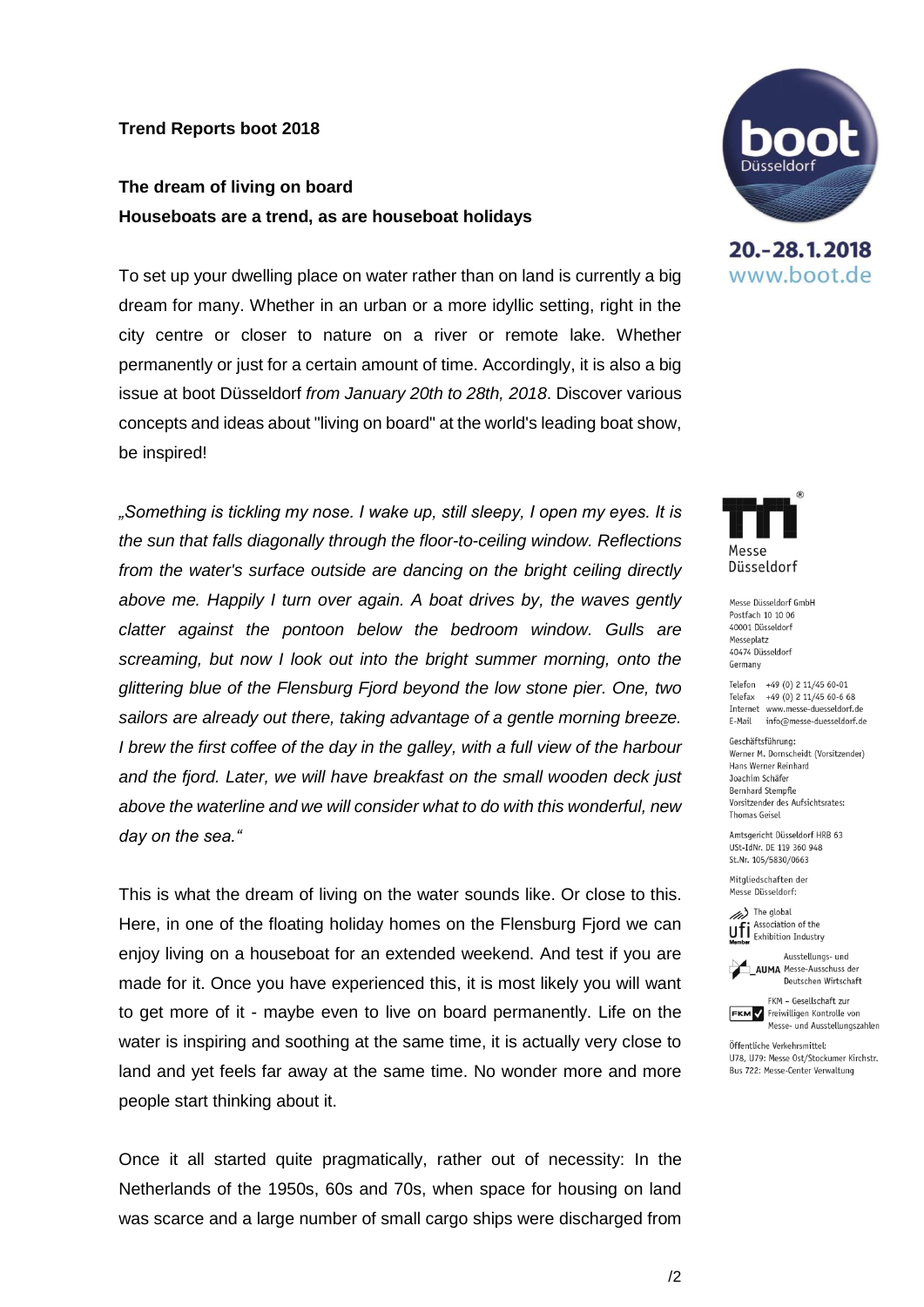[service. In the early days, it was mostly old coastal cargo ships converted](https://www.boat-duesseldorf.com/cgi-bin/md_boot/lib/pub/tt.cgi/%22Living_at_sea_level%22_extends_touristic_presentation_at_boot_Duesseldorf.html?oid=58854&lang=2&ticket=g_u_e_s_t)  [to residential vessels. Today, living on a houseboat is anything but easy or](https://www.boat-duesseldorf.com/cgi-bin/md_boot/lib/pub/tt.cgi/%22Living_at_sea_level%22_extends_touristic_presentation_at_boot_Duesseldorf.html?oid=58854&lang=2&ticket=g_u_e_s_t)  [even cheap. The berths available in European cities are in great demand](https://www.boat-duesseldorf.com/cgi-bin/md_boot/lib/pub/tt.cgi/%22Living_at_sea_level%22_extends_touristic_presentation_at_boot_Duesseldorf.html?oid=58854&lang=2&ticket=g_u_e_s_t)  [and expensive, and many residential ships are imaginative and technically](https://www.boat-duesseldorf.com/cgi-bin/md_boot/lib/pub/tt.cgi/%22Living_at_sea_level%22_extends_touristic_presentation_at_boot_Duesseldorf.html?oid=58854&lang=2&ticket=g_u_e_s_t)  [complex refits that outshine many designer lofts.](https://www.boat-duesseldorf.com/cgi-bin/md_boot/lib/pub/tt.cgi/%22Living_at_sea_level%22_extends_touristic_presentation_at_boot_Duesseldorf.html?oid=58854&lang=2&ticket=g_u_e_s_t)

[Adding to this are a rising number of newly constructed houseboats,](https://www.boat-duesseldorf.com/cgi-bin/md_boot/lib/pub/tt.cgi/%22Living_at_sea_level%22_extends_touristic_presentation_at_boot_Duesseldorf.html?oid=58854&lang=2&ticket=g_u_e_s_t)  [designed by architects, stylish and modern -](https://www.boat-duesseldorf.com/cgi-bin/md_boot/lib/pub/tt.cgi/%22Living_at_sea_level%22_extends_touristic_presentation_at_boot_Duesseldorf.html?oid=58854&lang=2&ticket=g_u_e_s_t) to be seen in Amsterdam, Paris [or London as well as in increasingly more ports along the coasts or inland](https://www.boat-duesseldorf.com/cgi-bin/md_boot/lib/pub/tt.cgi/%22Living_at_sea_level%22_extends_touristic_presentation_at_boot_Duesseldorf.html?oid=58854&lang=2&ticket=g_u_e_s_t)  [waterways.](https://www.boat-duesseldorf.com/cgi-bin/md_boot/lib/pub/tt.cgi/%22Living_at_sea_level%22_extends_touristic_presentation_at_boot_Duesseldorf.html?oid=58854&lang=2&ticket=g_u_e_s_t) In many cities of our neighbouring European countries houseboats and floating homes of all kinds have been a familiar sight in the cityscape for many decades, and almost always the surrounding parts of the city have grown more colourful, lively and attractive with the boats. We are not at that point in Germany yet. Yet, there are only a few houseboats in the big cities like Hamburg or Berlin, and it is apparently easier to find suitable berths in the smaller coastal towns; especially along the Baltic coast, there is a lot going on there.

From a technical point of view, the easier solution is to have a fixed berth for your houseboat and have it connected to the local supply and disposal networks. But politically it is rather more difficult. Simply because the demand for houseboat berths currently exceeds the supply by far. It is not always clear which local authority is responsible, and often areas directly adjacent to the water are designated as purely commercial areas in which residential homes are not permitted. Other hurdles are boat traffic, tidal range or nature conservation issues. On top of that, the licensing procedure for houseboat moorings is still new territory for the authorities, so the issue is often handled carefully and with great restraint.

It gets easier, if the houseboat is officially licensed as a recreational boat. In this case, for example, it can also be moored in marinas. However, this option also has its difficulties in terms of technical complexities: it is not always easy to connect to the supply and, above all, disposal lines. You may need either a wastewater tank on board that is emptied regularly or an on-board sewage treatment plant. And not every house*boat* licensed officially as a "recreational boat" is actually suitable for navigation: a small outboard engine attached to a house on a rather large pontoon may just be



20. - 28. 1. 2018 www.boot.de

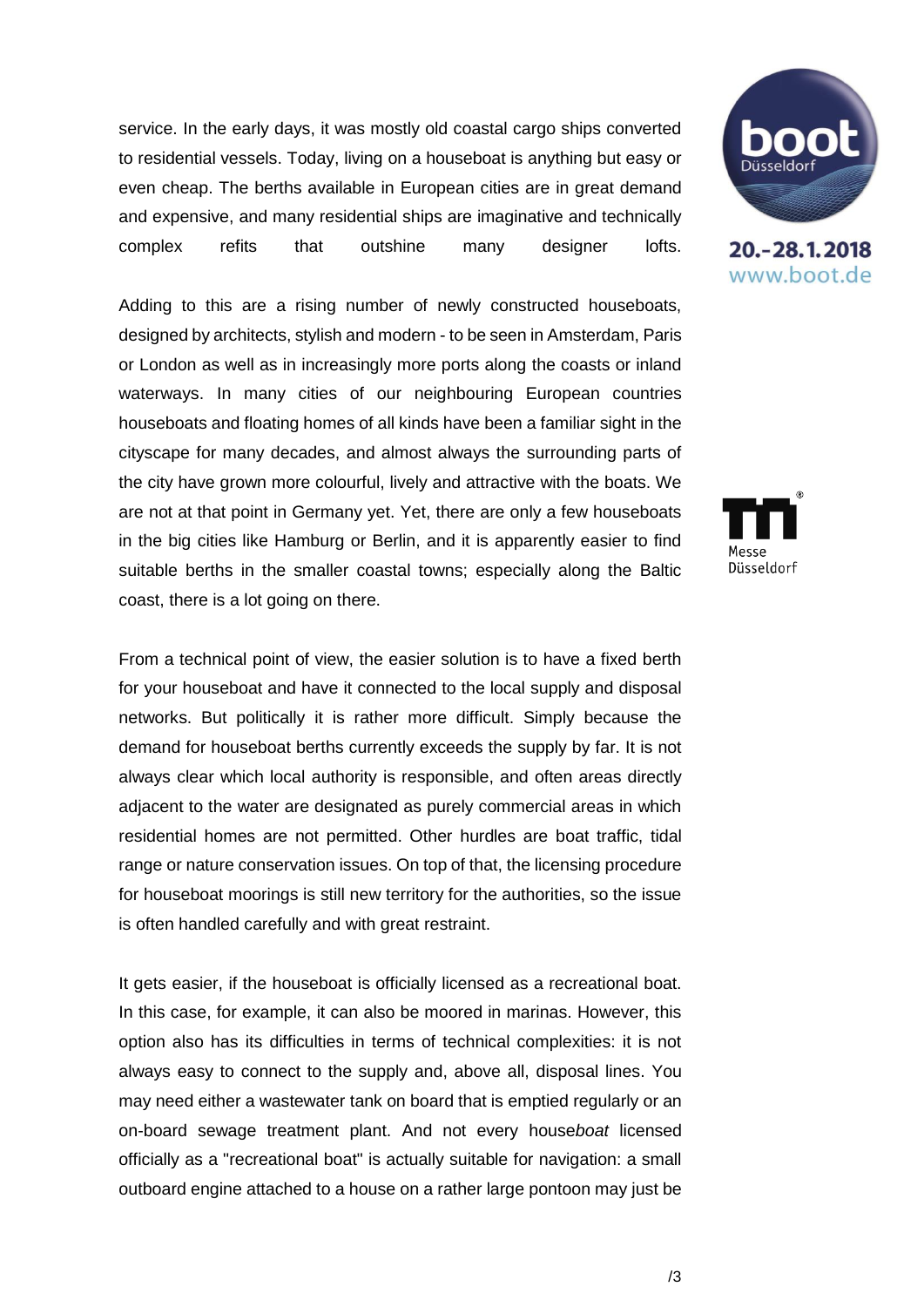enough to help manoeuvring if, for example, the berth has to be changed within a marina, but hardly for more navigation.

Whether it is to be a sports boat or a floating *real estate*, the question already decides about the "foundation" on which the floating home will be constructed. Options include floats made of seawater resistant aluminium or concrete. Both materials have their advantages, both are as good as maintenance free. For the sports boat option it would have to be aluminium, and a concrete float may be too heavy for some berths - after all, like so often, it is a question of the actual conditions and requirements. Solutions are as individual as the houseboats and their inhabitants.

Once again, everything changes when it comes to houseboats actually made for navigating on the water. These, obviously, have to be fully navigable and seaworthy ships, but equipped for permanent residence on board. Most popular in this category are converted inland cargo vessels, mainly from the Netherlands, but also from Belgium or France, which, at some 20 to 30 meters in length, eventually became too small to carry any freight profitably; but they are of ideal size to make a residence. They offer a lot of space on board and, with a little practice, they can even still be navigated. However, these ships may be 100 years or even older and not all of them are in perfect condition. Make absolutely sure to get an experts opinion before even thinking about signing a contract to buy such a boat. Several brokers, especially in the Netherlands, have specialized in the brokerage of such moving live-aboard vessels.

To try and test it, a good first step is to spend an extended holiday on a small, mobile holiday houseboat as offered for charter by many exhibitors in the Travel World in Hall 13 of boot Düsseldorf. Such a holiday houseboat is at about ten to 12 meters significantly smaller than real houseboats or floating homes for living aboard, but they also offer all the comfort that you can expect on boats of this size and for the purpose of a relaxing holiday cruise as a newcomer to houseboats.

Usually, houseboats offered for charter holidays feature a more or less standardised layout: At least two cabins with bunks, shower and toilet, a well-equipped kitchen or pantry, a cosy saloon as main living room, often with a good panoramic view of the outside. Most boats have a large outside



20. - 28. 1. 2018 www.boot.de